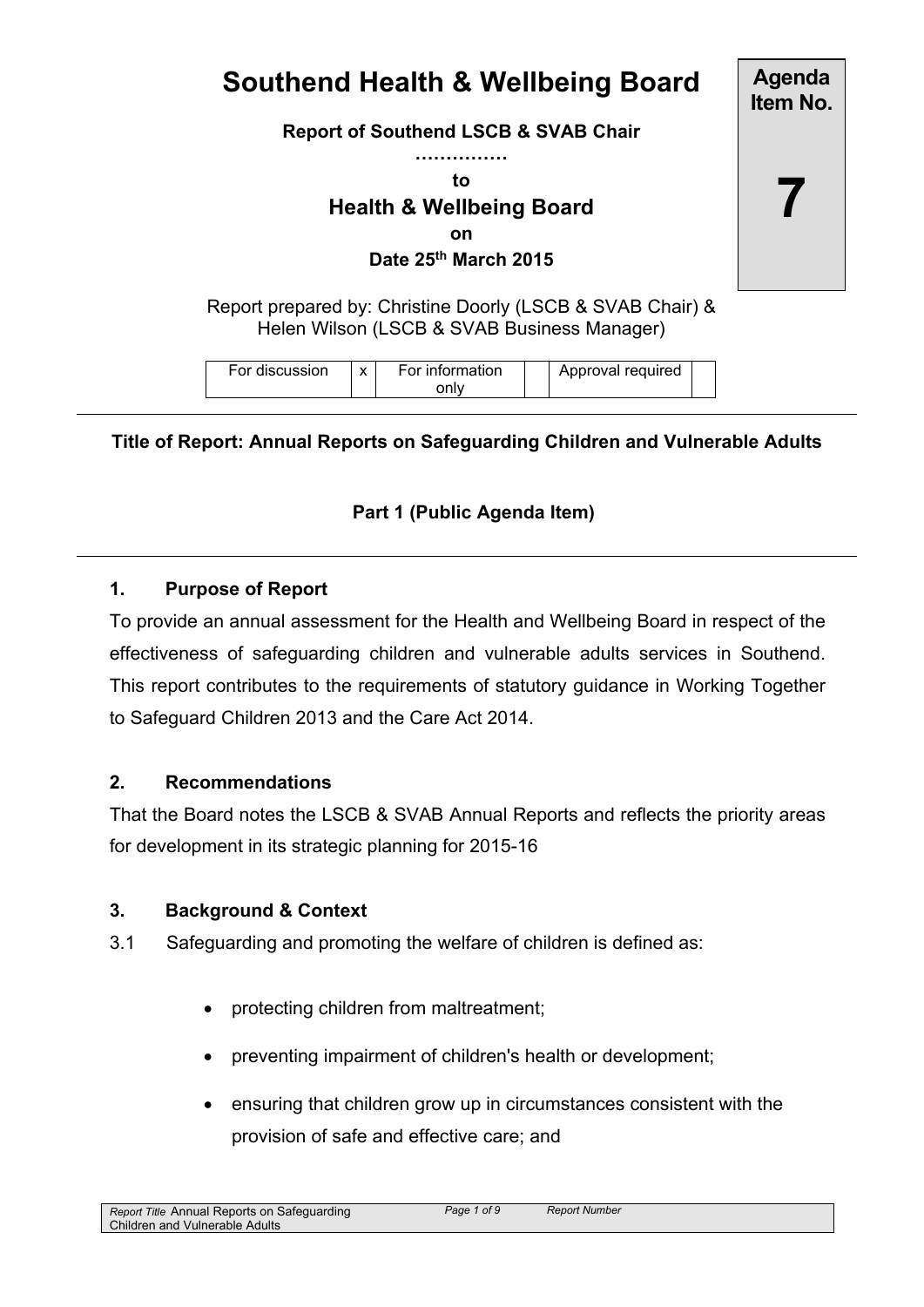- taking action to enable all children to have the best outcomes. (Working Together 2013)
- 3.2 The Local Safeguarding Children Board (LSCB) is a statutory partnership responsible for co-ordinating and monitoring the effectiveness of safeguarding children arrangements in all agencies. The LSCB works alongside the Success for All Children Group, which is responsible for leading and coordinating improvements in services for all outcomes for children, including their safety. Both the LSCB and the Success For All Children Group work with the Health and Wellbeing Board which provides strategic leadership across all services.
- 3.3 Effective safeguarding children systems are those where:
	- the child's needs are paramount, and the needs and wishes of each child, be they a baby or infant, or an older child, should be put first, so that every child receives the support they need before a problem escalates;
	- all professionals who come into contact with children and families are alert to their needs and any risks of harm that individual abusers, or potential abusers, may pose to children;
	- all professionals share appropriate information in a timely way and can discuss any concerns about an individual child with colleagues and local authority children's social care;
	- high quality professionals are able to use their expert judgement to put the child's needs at the heart of the safeguarding system so that the right solution can be found for each individual child;
	- all professionals contribute to whatever actions are needed to safeguard and promote a child's welfare and take part in regularly reviewing the outcomes for the child against specific plans and outcomes;
	- LSCBs coordinate the work to safeguard children locally and monitor and challenge the effectiveness of local arrangements;
	- when things go wrong Serious Case Reviews (SCRs) are published and transparent about any mistakes which were made so that lessons can be learnt; and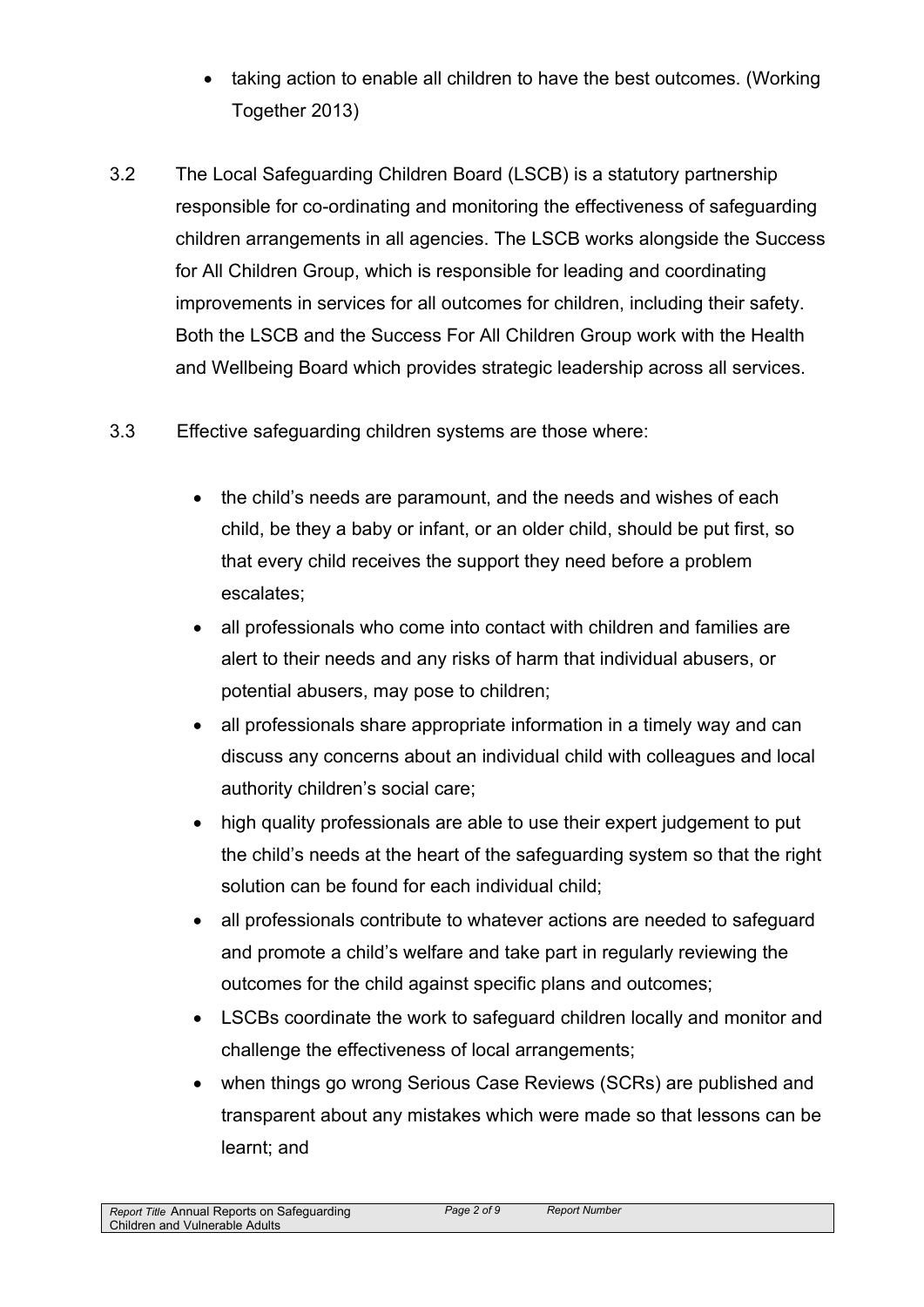- local areas innovate and changes are informed by evidence and examination of the data.
- 3.4 The Safeguarding Vulnerable Adults Board (SVAB) will become a statutory partnership from April 2015, responsible for co-ordinating and monitoring the effectiveness of safeguarding adults arrangements in all agencies. The SVAB works in Partnership with the LSCB and Health and Wellbeing Board to provide strategic leadership across all services. Safeguarding Vulnerable Adults Boards should:
	- identify the role, responsibility, authority and accountability with regard to the action each agency and professional group should take to ensure the protection of adults;
	- establish ways of analysing and interrogating data on safeguarding notifications that increase the SVAB's understanding of prevalence of abuse and neglect locally that builds up a picture over time;
	- establish how it will hold partners to account and gain assurance of the effectiveness of its arrangements;
	- determine its arrangements for peer review and self-audit;
	- establish mechanisms for developing policies and strategies for protecting adults which should be formulated, not only in collaboration and consultation with all relevant agencies but also take account of the views of adults who have needs for care and support, their families, advocates and carer representatives;
	- develop preventative strategies that aim to reduce instances of abuse and neglect in its area;
	- identify types of circumstances giving grounds for concern and when they should be considered as a referral to the local authority as an enquiry;
	- formulate guidance about the arrangements for managing adult safeguarding, and dealing with complaints, grievances and professional and administrative malpractice in relation to safeguarding adults;
	- develop strategies to deal with the impact of issues of race, ethnicity, religion, gender and gender orientation, sexual orientation, age, disadvantage and disability on abuse and neglect;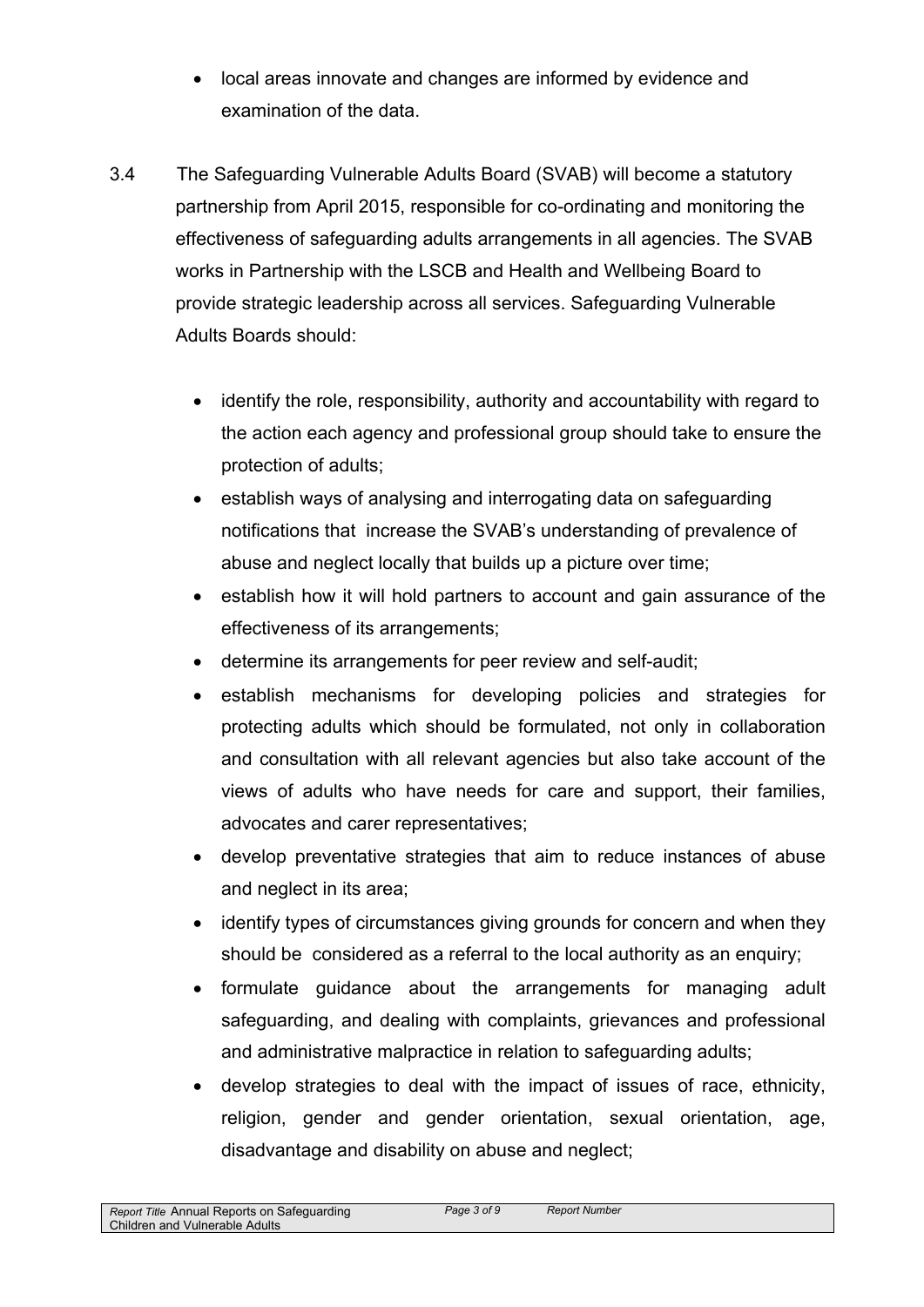- identify mechanisms for monitoring and reviewing the implementation and impact of policy and training;
- carry out safeguarding adult reviews;
- produce a Strategic/Business Plan and an Annual Report;
- evidence how SVAB members have challenged one another and held other boards to account;
- promote multi-agency training and consider any specialist training that may be required.
- consider any scope to jointly commission some training with other partnerships, such as the Community Safety Partnership.
- 3.5 This report provides an annual statement of the LSCB and SVAB's effectiveness in the discharge of their safeguarding responsibilities. The report contains three elements:
	- The annual report from the independent chair of the LSCB covering the effectiveness of safeguarding of children, and identifying key priorities locally to improve that effectiveness. (Appendix 1).
	- A review of activity and outcomes of work by the LSCB and its partners regarding Child Sexual Exploitation (CSE), and identified areas for development (Appendix 2)
	- The annual report from the independent chair of the SVAB covering the effectiveness of safeguarding vulnerable adults and identifying key priorities locally to improve that effectiveness. (Appendix 3).
- 3.6 Working Together 2013 states that the LSCB Chair must publish an annual report on the effectiveness of child safeguarding and promoting the welfare of children in the local area. The annual report should be published in relation to the preceding financial year and should fit with local agencies' planning, commissioning and budget cycles. The report should be submitted to the Chief Executive, Leader of the Council, the local police and crime commissioner and the Chair of the Health and Wellbeing Board.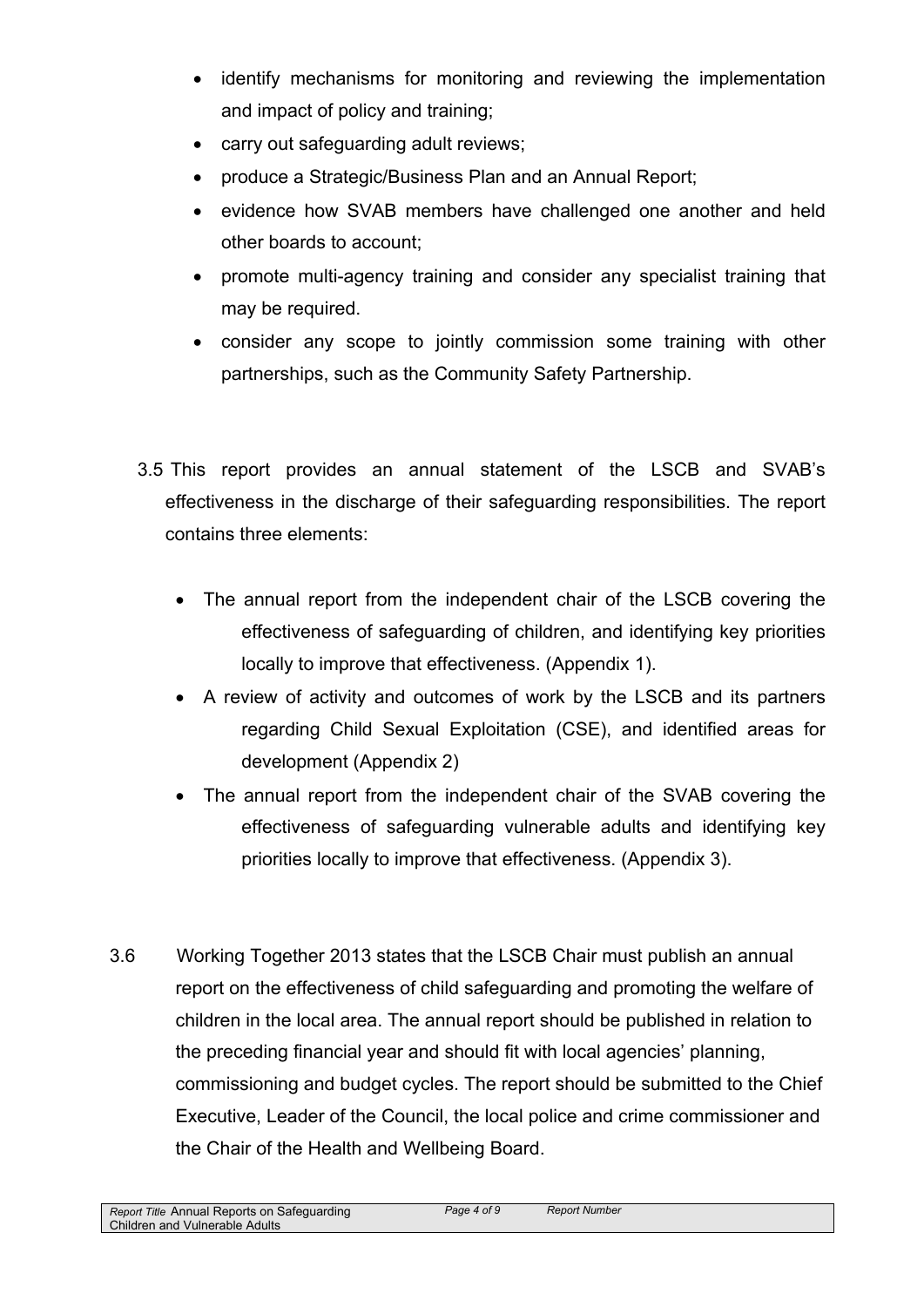The report should provide a rigorous and transparent assessment of the performance and effectiveness of local services. It should identify areas of weakness, the causes of those weaknesses and the action being taken to address them as well as other proposals for action.

The Care Act Guidance 2014 states that the SVAB chair must publish an annual report that clearly identifies what both the SVAB and its members have done to carry out and deliver the objectives and other content of its business plan.

- 3.7 The areas of challenge and development identified by the LSCB are as follows:
	- $\div$  Bi-annual meetings of partnership board chairs, facilitated by the local authority chief executive, to enhance strategic communication and development
	- Reducing the numbers of young people admitted to hospital as a result of substance misuse and self harm
	- \* Reducing the numbers of young children admitted to hospital as a result of accidental poisoning
	- $\cdot$  Implementation of the revised Domestic Abuse Strategy across Southend, Essex and Thurrock and resolution of the operational issues relating to the functioning of the MARAC
	- Strengthening of operational links and working practices; training of wider population; and improving data flows and mapping of intelligence around Child Sexual Exploitation
	- Improving access to specialist support services for victims of sexual violence and exploitation
	- $\cdot$  Improving awareness of female genital mutilation, forced marriage, trafficking and modern slavery and support to victims and those at risk
	- $\cdot$  Increase recruitment and retention of foster carers, as identified by the Corporate Parenting Group
	- $\cdot$  The development of any proposals to ensure improve information sharing through the development of a Multi Agency Safeguarding Hub (MASH)
	- Ensuring the re-commissioning of forensic and ongoing support services for child victims of sexual abuse provide appropriate, accessible, and joined up pathways for children and young people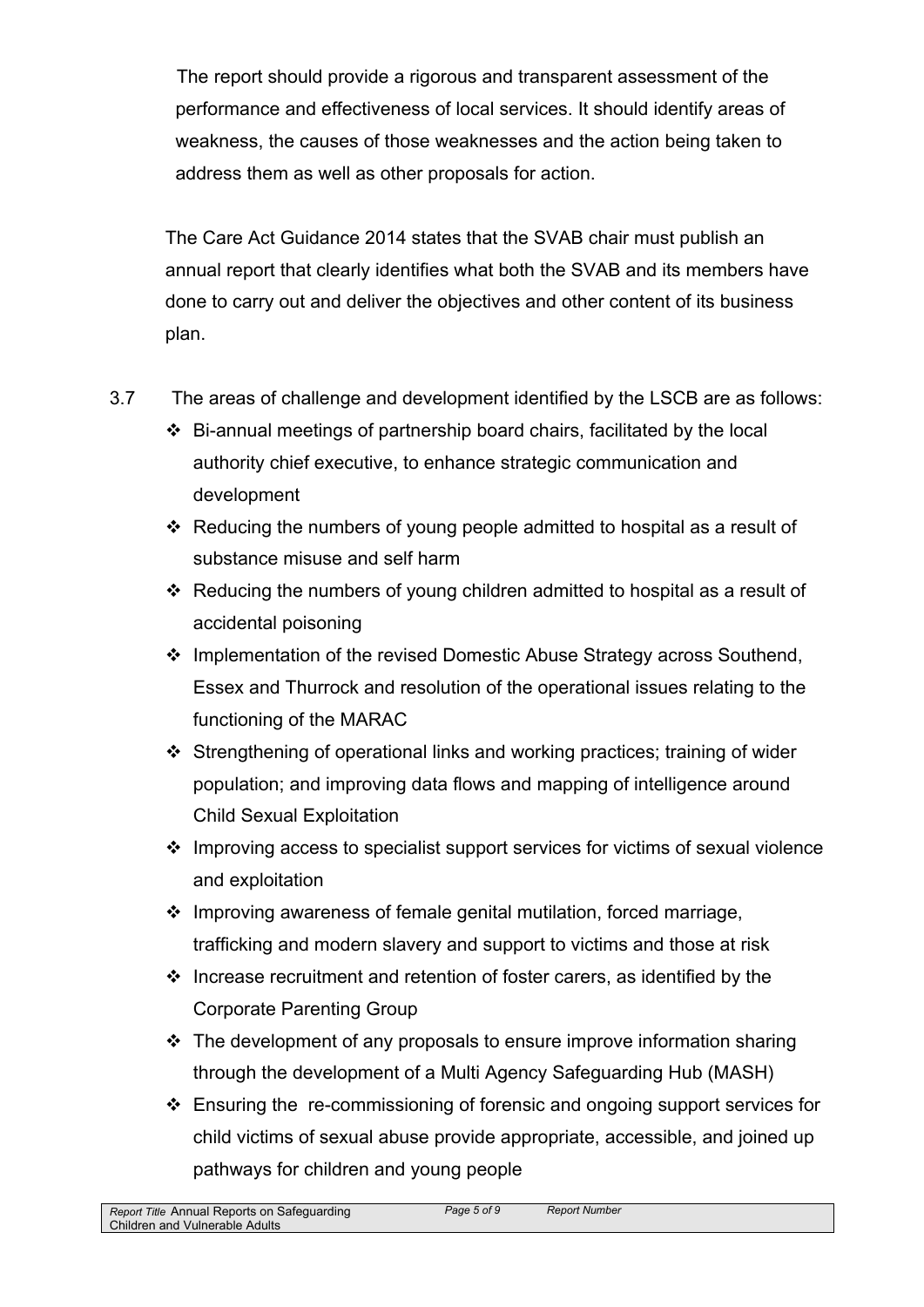- Continue to develop focus across all services on achievement of outcomes for children and young people
- ❖ Embed more strongly the children's voice across all services
- Use of the big lottery funding to improve safeguarding children outcomes for those living in the areas of highest deprivation
- Ensuring safeguarding children practice of all LSCB partners is responsive and accessible to the increasingly diverse population of Southend
- $\div$  Ensuring the continued improvements in the quality and implementation of Child in Need Plans
- 3.8 The areas of challenge and development identified by the SVAB are:
	- $\div$  The impact of domestic abuse on vulnerable adults
	- Enabling vulnerable adults to feed back about their experiences of safeguarding services to inform service development
	- Oversight of the implementation of the Mental Capacity Act and Deprivation of Liberty Standards
	- Oversight of the proposed development of a Multi Agency Safeguarding Hub (MASH)
	- ❖ Embedding the Family Focus Protocol
	- Oversight of the implementation of the Care Act 2014
	- Development of awareness and action to prevent exploitation, human trafficking, modern slavery and female genital mutilation

# **4. Health & Wellbeing Board Priorities / Added Value**

How does this item contribute to delivering:

- HWB Strategy Ambitions
	- 1. Monitors the effectiveness of safeguarding of children and vulnerable adults to ensure a positive start in life
	- 2. Monitors the effectiveness of safeguarding of children and vulnerable adults to reduce the impact of substance and alcohol misuse on children and vulnerable adults
	- 3. Monitors the effectiveness of safeguarding of children and vulnerable adults to ensure mental wellbeing is improved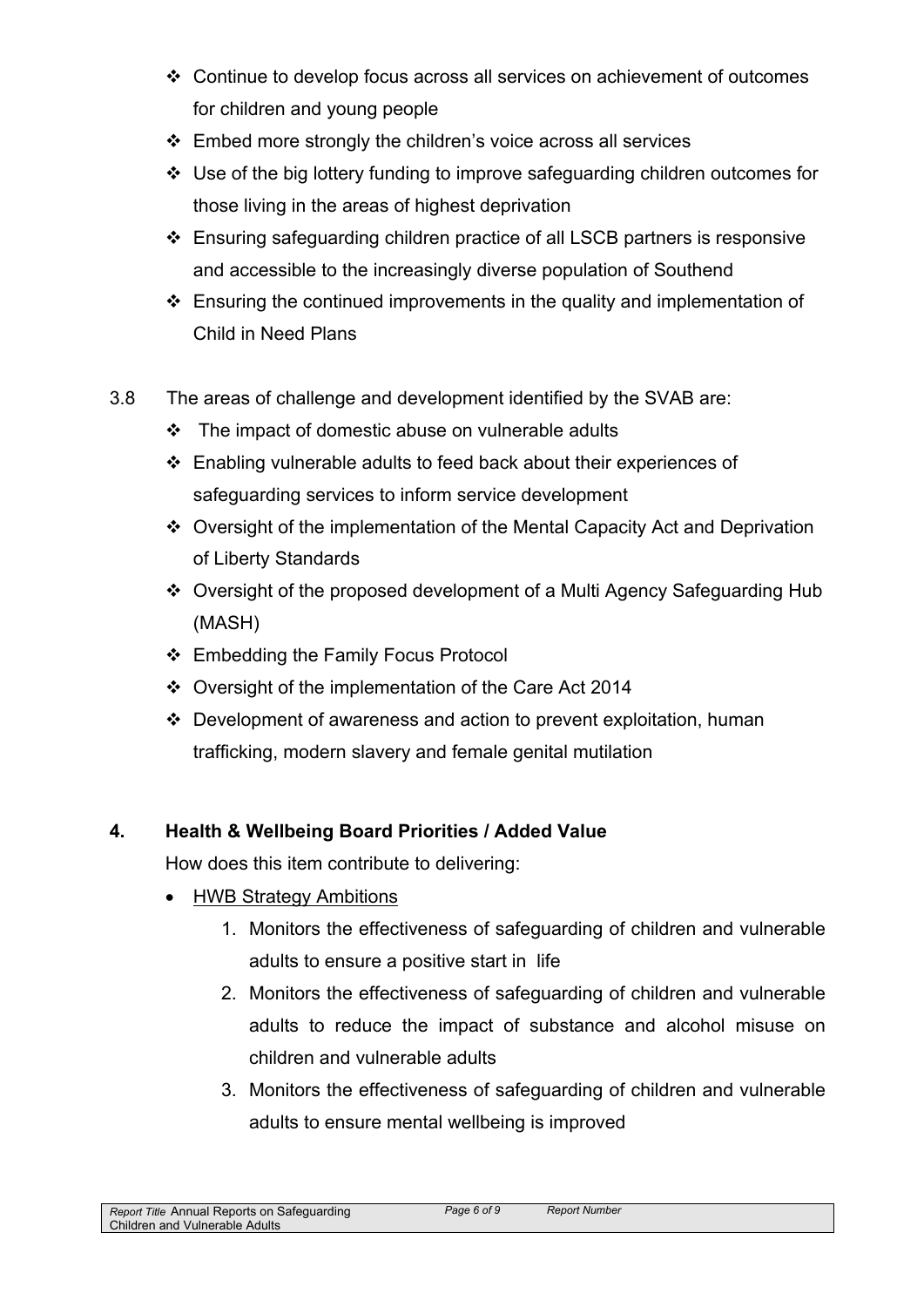- 4. Monitors and coordinates the effectiveness of safeguarding of children and vulnerable adults
- 5. Monitors the effectiveness of safeguarding of vulnerable adults to ensure they are able to live independently
- 6. Monitors the effectiveness of safeguarding of vulnerable adults, including the elderly to ensure a coordinated and personalised approach
- HWB added value outcomes;
	- 1. Increased physical activity (prevention) Not applicable
	- 2. Increased aspiration & opportunity (addressing inequality) Addresses the effectiveness of services to safeguard vulnerable adults and children
	- 3. Increased personal responsibility/participation (sustainability) Not applicable

## **5. Reasons for Recommendations**

Ensures coordination of strategic priorities to safeguard and promote the welfare of children and vulnerable adults

## **6. Financial / Resource Implications**

None identified

## **7. Legal Implications**

Fulfils statutory responsibilities, as defined in Working Together to Safeguard Children (2013) and the Care Act 2014 to present the LSCB and SVAB Annual Reports to the Health and Wellbeing Board

## **8. Equality & Diversity**

Monitors and coordinates the effectiveness of safeguarding of the most vulnerable in society

The Board, the LSCB and the SVAB have the responsibility to ensure that all children and vulnerable adults have their safety and welfare needs addressed. The Southend, Essex and Thurrock Procedures for both Child Protection and Vulnerable Adults addresses the "recognition of additional vulnerability" and covers the considerations which must be taken into account when meeting the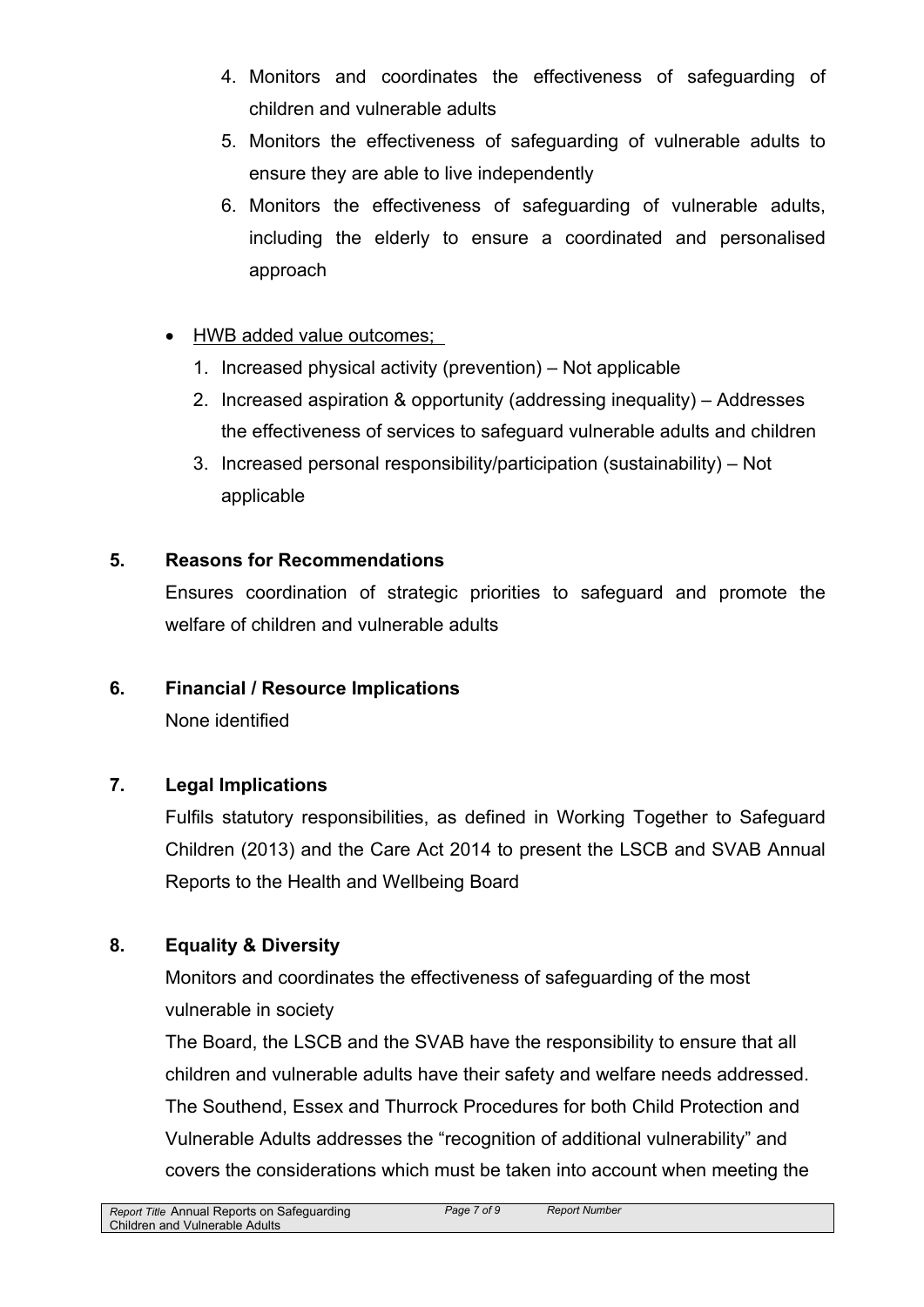needs of particular groups. All the LSCB and SVAB sub groups address equality matters, with a standing item on all agendas.

## **9. Background Papers**

- The Children Act 2004 Every Child Matters: Change for Children
- Children Act 1989
- The Protection of Children in England: A Progress Report Lord Laming (2009)
- Working Together to Safeguard Children (2013)
- The Munro Review of Child Protection: Final Report : A Child Centred System ( May 2011) – DfE website
- A Child Centred System: The Government's response to the Munro Review of Child Protection (July 2011) – DfE website
- SEN and Disability Green Paper (2011) DfE website
- Independent Reviewing Officers (IRO) quidelines (2010) DfE website
- Family Justice Review (Nov 2011)
- Children's Commissioner –Report on the findings of the OCC's enquiry into child sexual exploitation in gangs and groups (Nov 2012)
- Keeping Children Safe in Education (2014)
- No Secrets (2000)
- Mental Capacity Act (2005)
- The Care Act (2014)
- Care Act Guidance (2014)

## **10. Appendices**

Appendix 1 – LSCB Annual Report on the Effectiveness of Safeguarding Children 2013-14

Appendix 2 – LSCB Review of Child Sexual Exploitation

Appendix 3 – SVAB Annual Report on the Effectiveness of Safeguarding Vulnerable Adults 2013-14